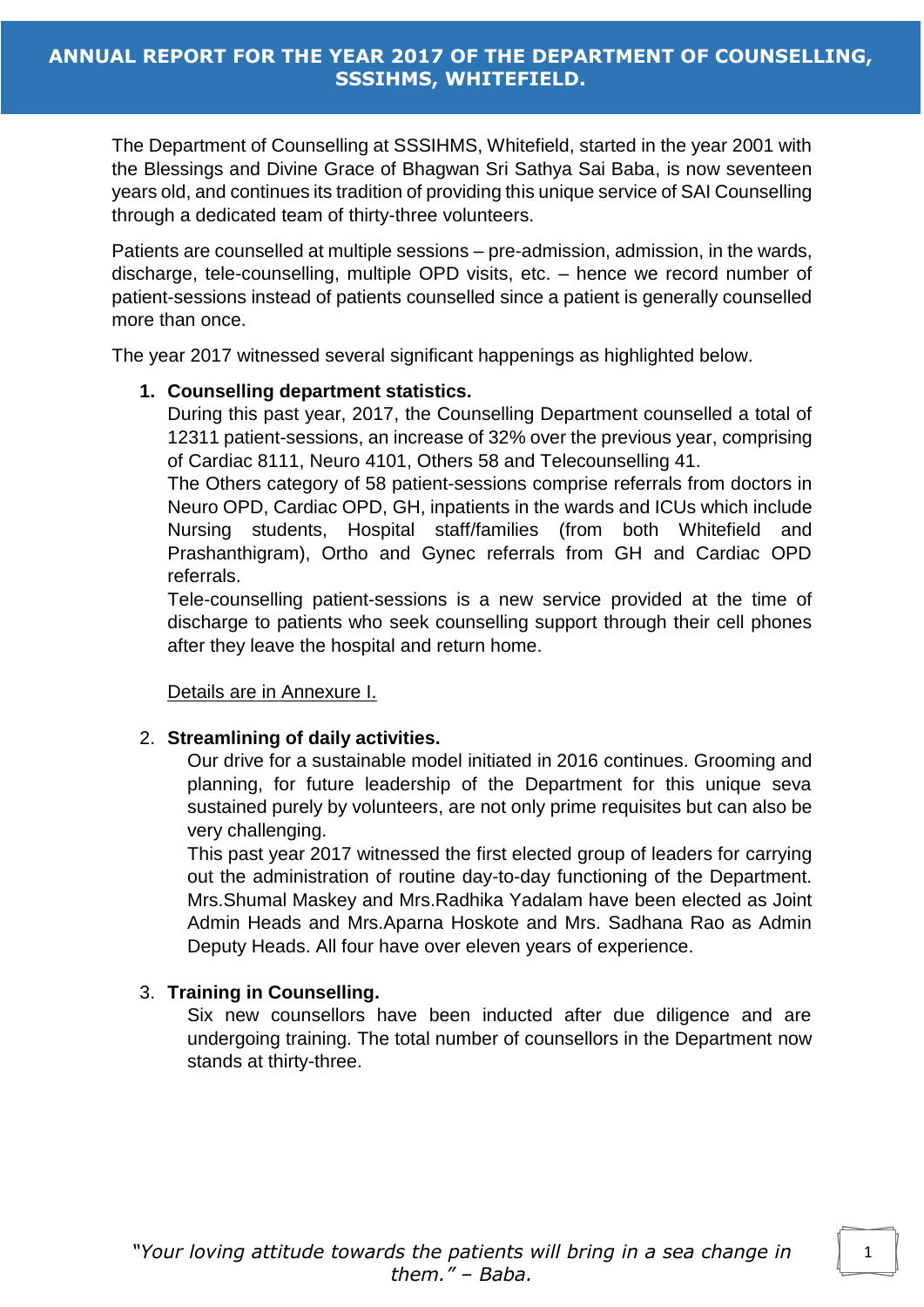#### 4. **Monthly meetings.**

The Counselling Department meets on the second Sunday of every month for multiple purposes. It is primarily an opportunity for all the Counsellors to meet and bond, since only five come together on their counselling day at the hospital. Interesting case histories are narrated and discussed, as also problems encountered.

We invite senior doctors/staff from our hospital to talk to the Counselling group during the Sunday meets about the various illnesses that are treated in our hospital, and including their aftercare post discharge. This past year we had very interesting interactive presentations made by Dr.E.V.Joshy, HOD, Departmentt of Neurology, Dr.Krishna Manohar, HOD, Cardiac Surgery, Dr.Pranav Kini and Dr.Rita, both Senior Cardiologists in the Cardiology Department and Smt.Sharavathy, HOD, Dietary Department.

We also conducted an in-house **Workshop on Empathy** during one of the Sunday meetings. The subject matter being topical, addressing a felt need in today's healthcare scenario, the workshop was very fruitful and thought provoking. It was felt that the Counselling Department should conduct a similar workshop to a wider audience to create greater awareness of the Empathy dimension in healthcare.

## **5. The Healing Space room enhancement.**

New wall-papering and a long felt need for our own TV monitor to facilitate presentations during the Sunday meetings were added by Swami's Grace through contributions from the Counsellors.

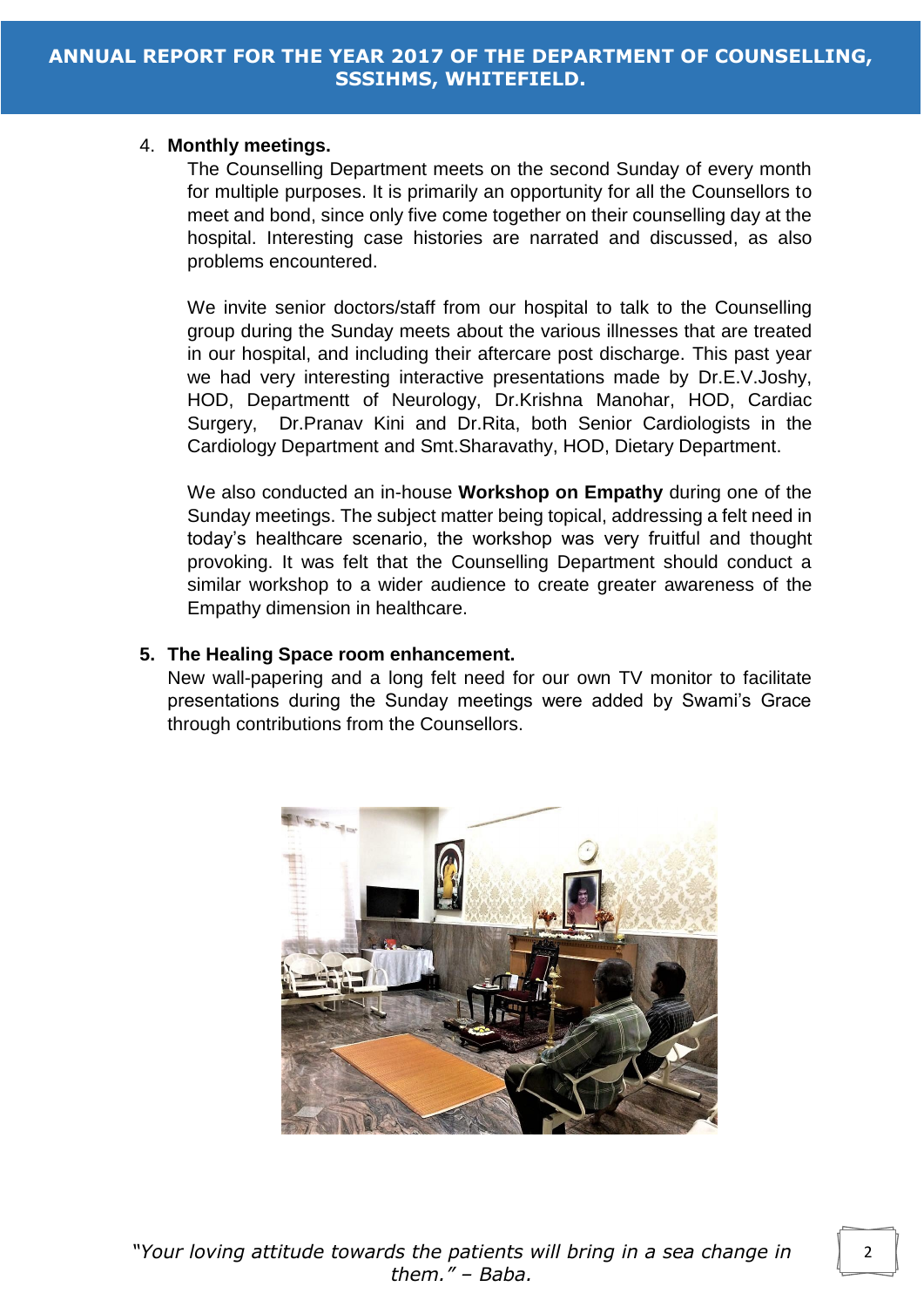#### 6. **Expansion of Counselling area for Cardiac patients.**

The Director, Dr.Sundaresh, was gracious enough to grant us additional space by the staircase in front of Cardiac OPD, which was hitherto unused, to expand our Counselling services to cardiac patients upon admission and at pre-admission stage.

The space provided was completely refurbished and enhanced by the Counselling Department to the desired level on similar lines as the main Counselling department. The photos below show the new area.

The services provided here include complete patient profiling and counselling patients who have been cleared for admission and those who have to undergo evaluation before being admitted. This is done in the outer area; a separate meditation/prayer room is provided for teaching the body relaxation, mind cleansing and to facilitate introspection with prayer to the God of their choice.